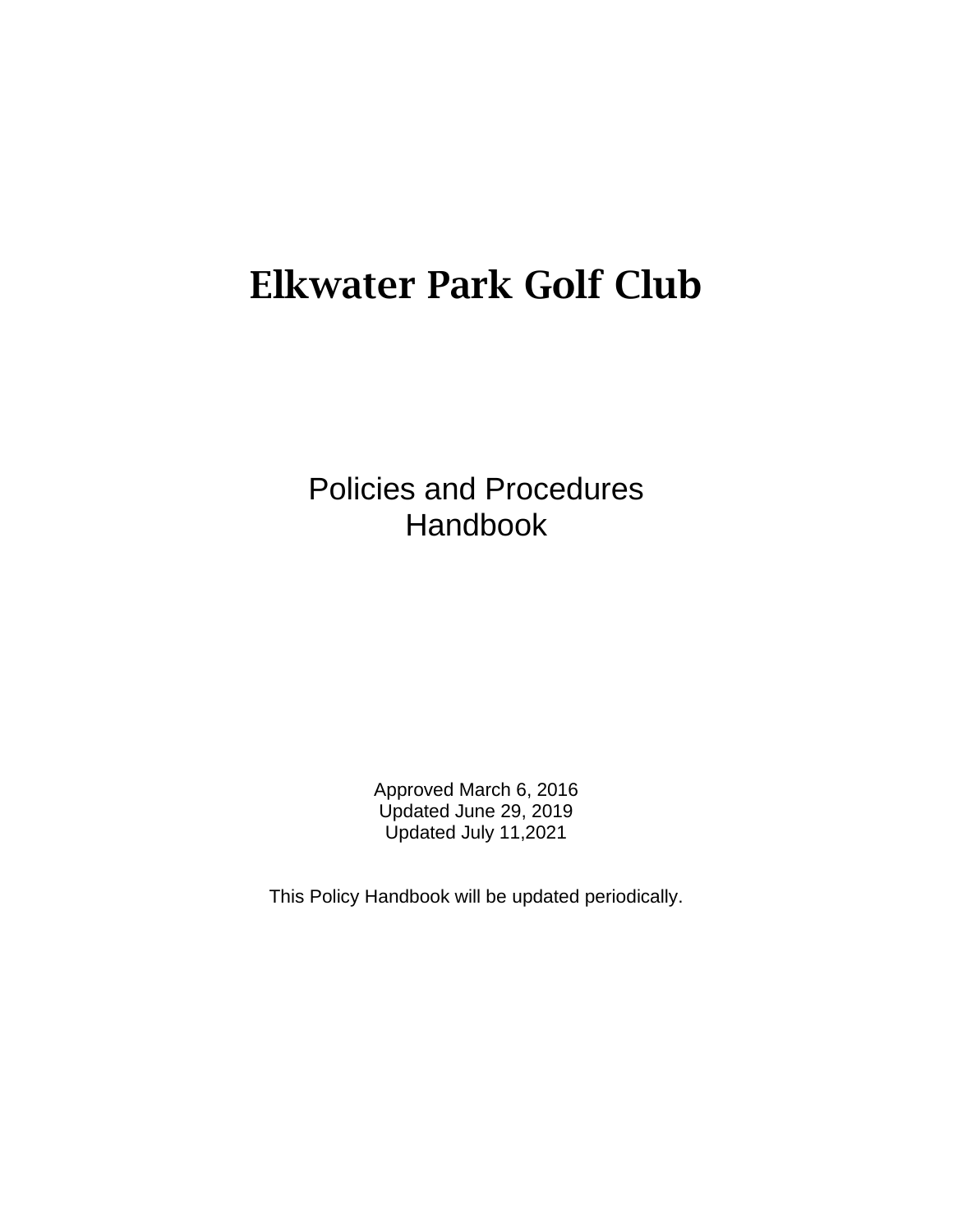# Table of Contents

- 1. Governance
- 2. Committees/Representatives
- 3. General Operations
- 4. Financial Management
- 5. Members
- 6. Clubhouse Operations
- 7. Grounds Operations
- 8. Personnel
- 9. Tournaments
- 10. Clubhouse Committee/Representative
- 11.Grounds Committee/Representative
- 12.Advertising and Promotion Committee/ Representative
- 13. Tournament Committee/ Representative
- 14. Nominating Committee
- 15.Policies and Procedures Committee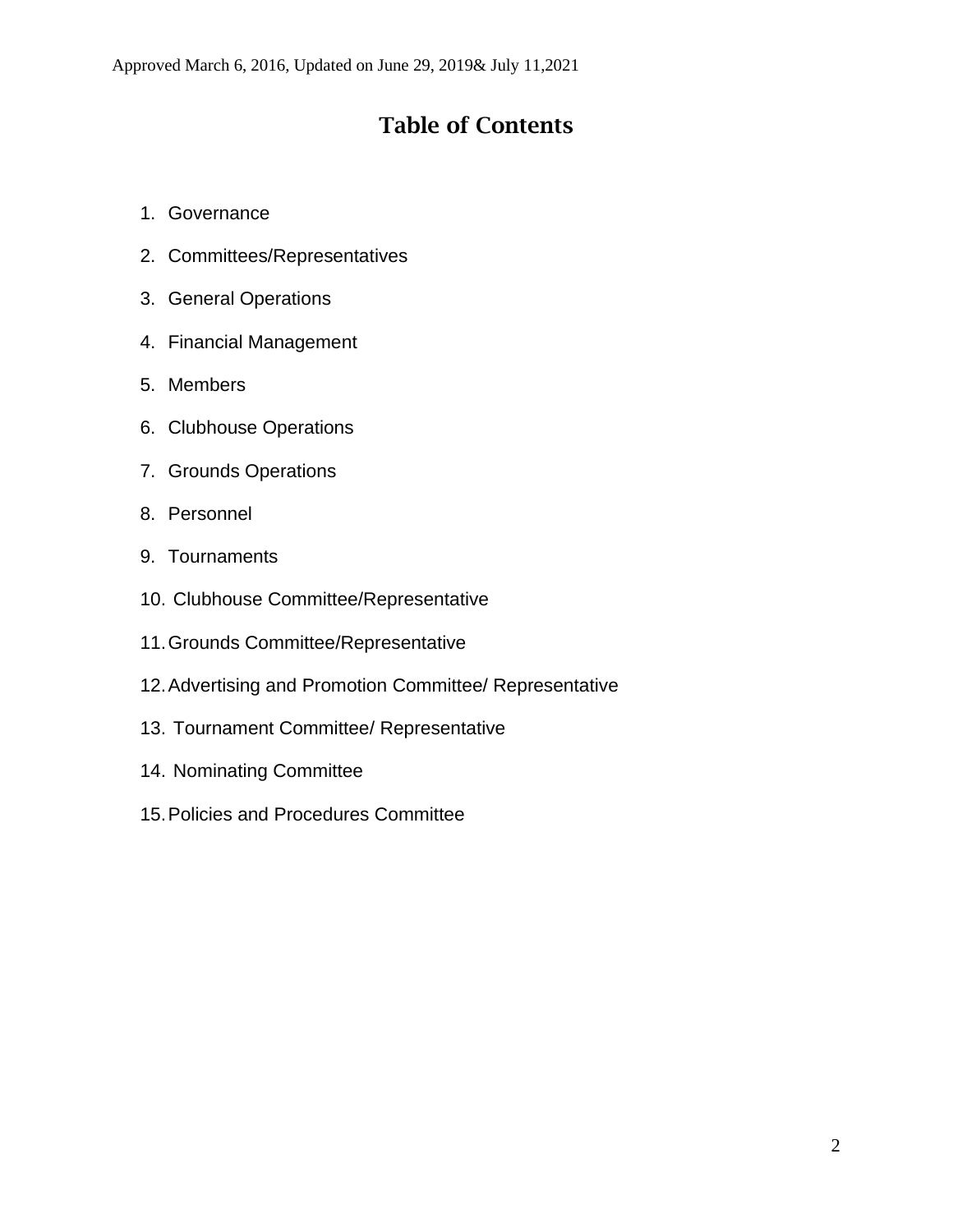# 1. Governance

#### 1.1 Board Responsibility

In order to meet its responsibilities, the Board will:

- develop plans and policies for the Club
- present an audited Financial Statement each year
- fulfill all reporting requirements for agencies such as CRA, AGLC, Alberta Environment, Sustainable Resources and Service Alberta
- raise funds for the Club (fees, casino, grants, 50/50, special promotions)
- promote the Club (special promotions, advertising, website)
- improve the Club (development and implementation of a long-range improvement plan)
- complete any additional tasks to fulfill its responsibilities as per the Club Bylaws

#### 1.2 Role of Directors

A board member must be willing to work with the rest of the Board. When the Board reaches a consensus, board members should publicly support that consensus, even if they personally disagree.

NOTE: Although it is not specified in the By-Laws, if possible, the Board should not contain Family Members to prevent Vote blocking. This however is just a guideline.

In general terms, directors should not be involved in "micro-managing" or directly involved in the Club's Day to day work – that is the role of the staff.

It is desirable that every director serve on a committee.

#### 1.3 AGM

The AGM will be held in September. [Note: Bylaw 6.1] The new Board will assume its responsibilities and authority on the first day of November following the AGM. [Note: Bylaw 8.1.3] This will allow the outgoing Board to complete its fiscal year-end, which is the last day of October. It will also allow new directors to become familiar with Board business.

#### 1.4 Business of the AGM

As a minimum, the business of the AGM must consist of the following:

- adoption of the minutes of the previous AGM,
- a review of a current financial statement,
- appointment of an auditor
- election of directors. (Note Bylaw 3.1.1)

#### 1.5 Proxy Ballots

Proxy ballots must be either hand delivered or emailed to the secretary, or mailed to the golf club's address and must be signed by the member who is allowing someone to vote for him or her. [Note: Bylaw 6.6.2]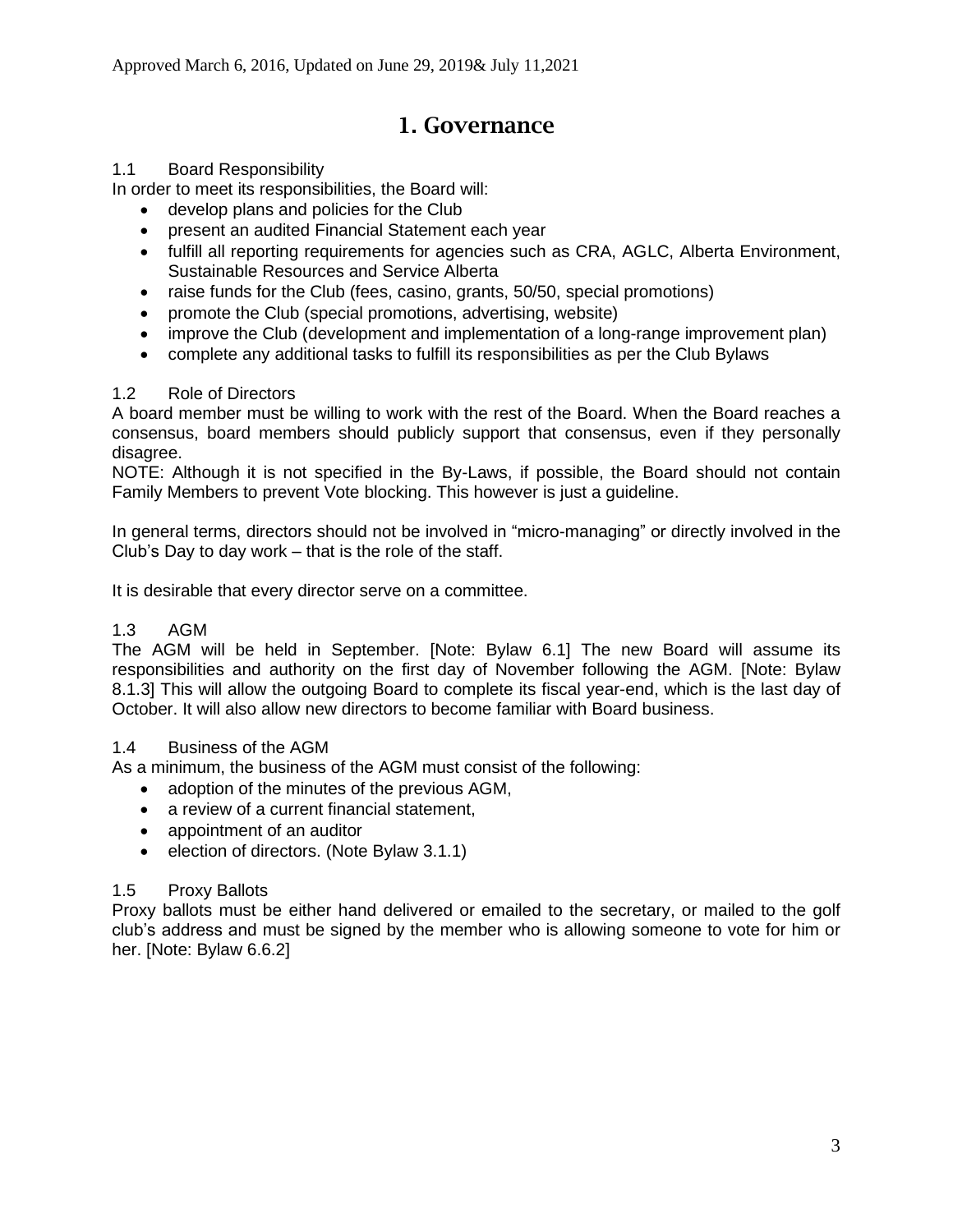# 1.6 Closed Session

Any director has the right to make a motion to move to "in-camera" at any time to discuss issues that would be more appropriately considered in closed session.

In-camera sessions of the meeting are not open to the public due to the sensitive nature of the information shared. Although in-camera discussions are held in private, decisions or motions are made publicly in the regular portion of the meeting. No minutes or notes are taken during in-camera portions of a meeting.

### 1.7 Directors' Attendance via Phone or Internet

A director may participate in a meeting by video conference or telephone conference. Directors participating in a meeting via phone or internet are deemed to be present at the meeting.

### 1.8 Minutes

Minutes shall be adopted by the Board at its next regular Board meeting and distributed to the membership. A binder with minutes will be kept in the clubhouse for reference.

### 1.9 Majority Vote

A majority vote means a motion is supported by more than half of the votes cast.

### 1.10 Revision of Policy

Any policy may be revised by a majority vote of the Board at an executive meeting.

# 2. Committees and/or Board Representative

# 2.1 Standing Committees

The following standing committees will be established to manage the work of the Board:

- Clubhouse
- Grounds
- Advertising and Promotion
- Tournaments
- Nominating
- Policies and Procedures/Bylaws

# 2.2 Committee Chairs

Chairs must be board members.

# 2.3 Committee Members

Committee members can be appointed from within the board, the general membership and the community at large.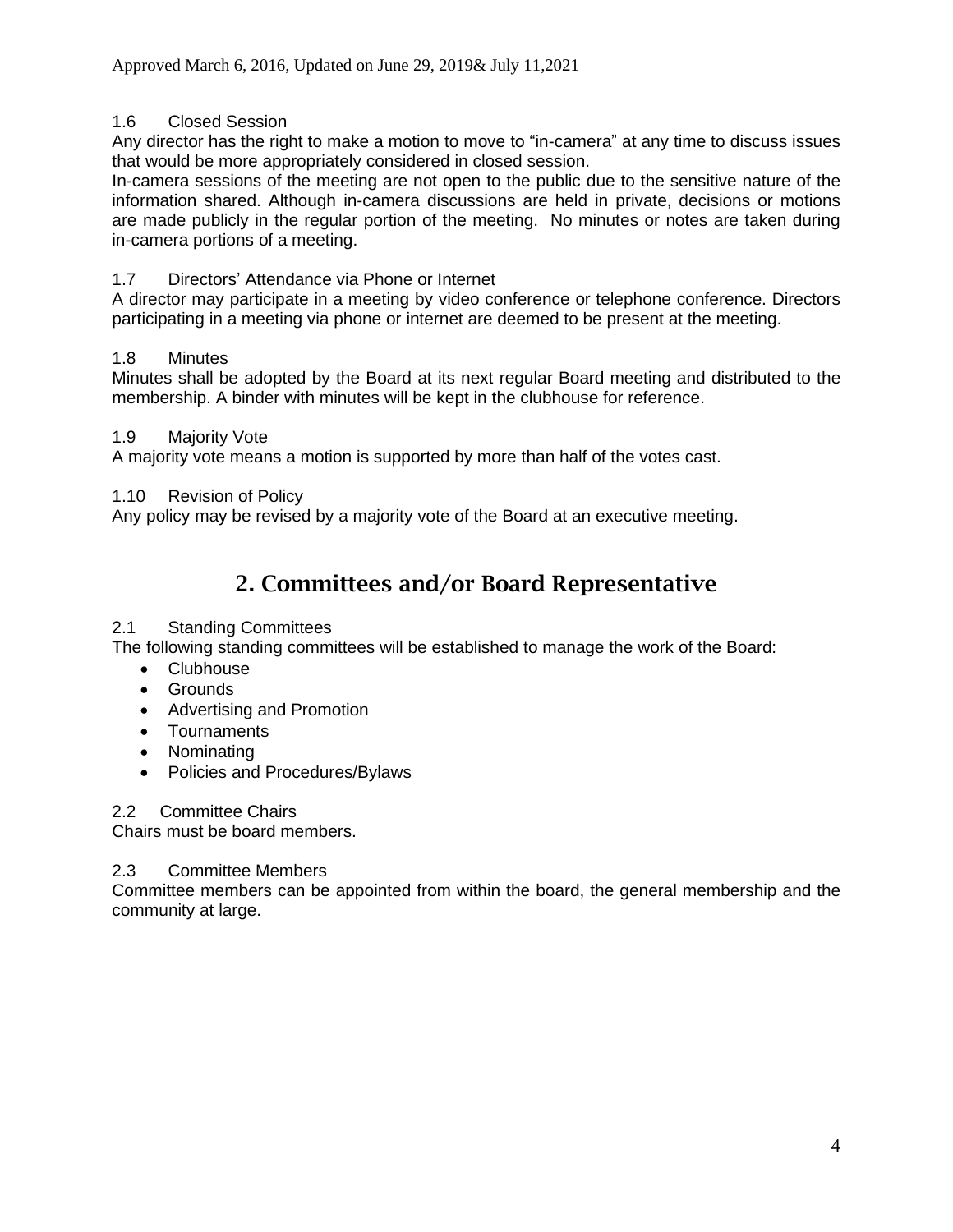# 3. General Operations

# 3.1 RV Stalls

A. To store an RV on golf club property for the season, the owner of the RV must be a paid member in good standing of the golf club.

B. Annual RV Stalls on club property can only be on the gravel pads and will pay a fee to the club as determined annually by the Board.

C. Annual RV stalls can not be re-assigned by the current stall occupant to any other person, except in the case of a Couple assigning one partner to the other. If the Member gives up the stall it reverts back to the club.

D. RV's stall rental for the General Public from 1 to a maximum of 14 days:

 Daily RV Stalls (Boondocking) will only be granted for Golfers. Fees shall be paid at the clubhouse for RV's General Public stalls from 1 to 14 days at the rates as determined annually by the Board. Such RV stalls will be to the east side of RV Pads 11 to 18. Park at the post that has been designated.

NO RV storage in front of existing gravel pads will be allowed.

#### E. Acquisition of RV Stall

 A member who desires to have an RV stall site or has an RV stall and wishes to transfer to a different site must make a \$25.00 non-refundable deposit to the golf club. The date on the receipt will serve as documentation for the date on which the request for a stall was received.

F. The Treasurer and Secretary will maintain a list of current RV stall sites and also maintain a waiting list and transfer request list.

G. An RV committee will consist of 3 to 5 RV Members and will field any complains regarding RVers. This Committee will refer to the RV Storage Rules and Procedures.

H. There will be a maximum of 28 seasonal gravel pads made for RV Stalls.

BY PLACING YOUR RV ON THE STALL, YOU ARE DEEMED TO AGREE WITH THE RV STALL AGREEMENT

#### 3.2 "Freebies"

Generally, there are no freebies. All members and board members must pay full price for everything at the golf club, with the exception of those items covered under "Volunteer Appreciation" and "Board Appreciation."

#### 3.3 Appreciation Memberships

As per the discussion at the April 6, 2014 General Meeting, there will be no free memberships issued to anyone.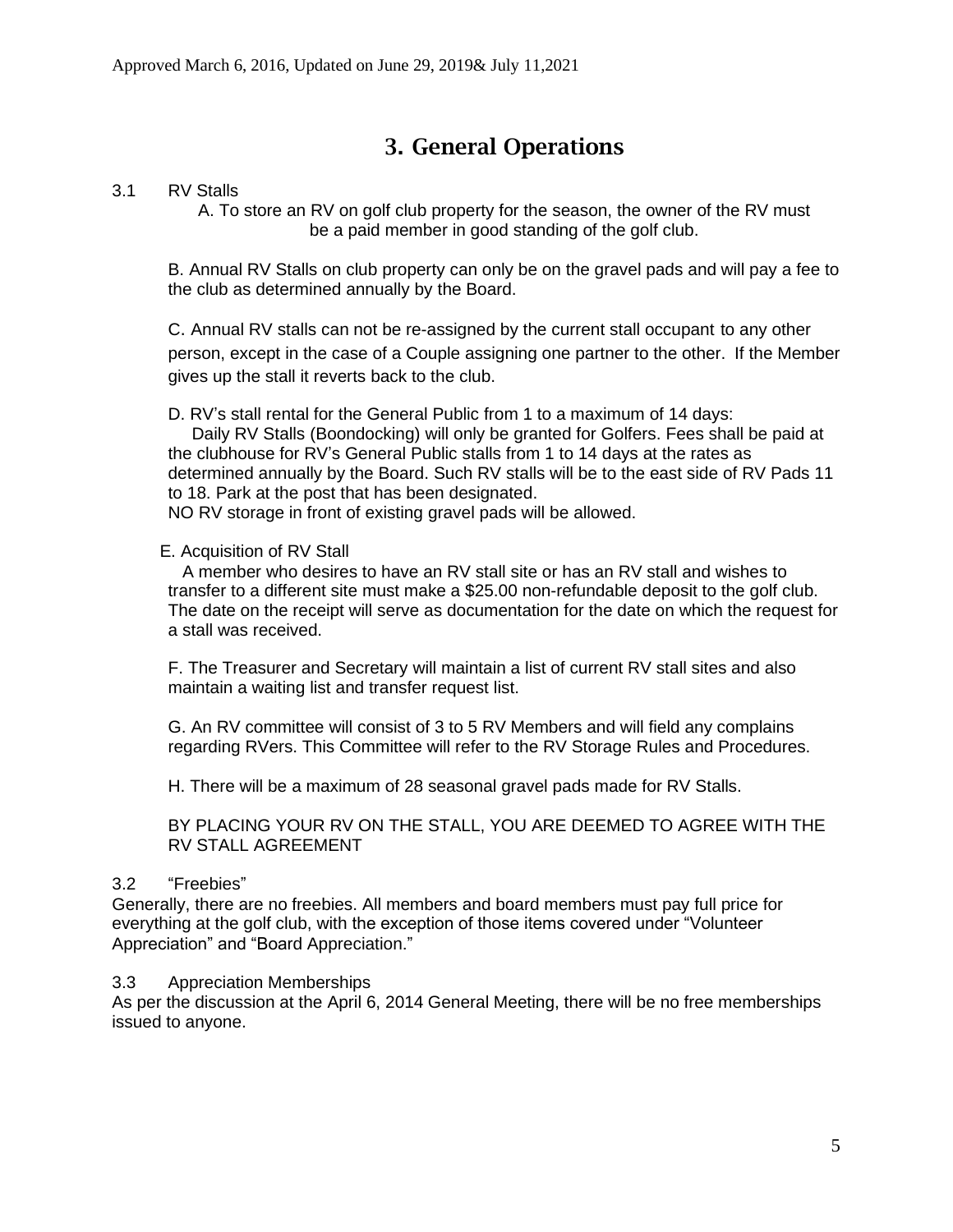# 3.4 Volunteer Appreciation

When we have special work projects and for tournaments, volunteers may receive complimentary drinks and food at the discretion of the head groundskeeper or clubhouse manager. There will be a line in the budget for expenses incurred under this policy.

# 3.5 Board Appreciation

The golf club will cover the cost of pop or coffee on the day of any Board meeting for each Board member. In no case will alcoholic beverages be paid for under this policy. Expenses will be charged to the "Meeting Expenses" line on financial reports. At the discretion of the president, there may also be an annual dinner meeting for the Board which will be paid for by the Club.

# 3.6 Keys

The keys or code to the golf course maintenance shop will be held by the Board Representative, Head Groundskeeper and grounds staff. The keys or code to the clubhouse will be held by the Board Representative, Clubhouse Manager and staff who have a morning shift. Any keys given out must be signed for when they are taken and returned.

# 3.7 Outside Cart Storage

The fee for outside storage of carts will be determined by the Board each year. This must be paid whether or not the owner uses the cart – the fee is for storage.

# 3.8 Inside Cart Storage

Storage of carts in the cart sheds is restricted to golf club members only. An annual rental fee will be determined by the Board each year and it must be paid by Victoria Day each year to retain the storage stall.

BY PLACING YOUR CART ON THE STALL, YOU ARE DEEMED TO AGREE WITH THE CART STALL AGREEMENT

The Treasurer shall maintain a list of current renters and also maintain a waiting list. Both lists shall be kept in the clubhouse. The wait list will be posted so that all members are aware of the status of stalls in the cart sheds.

A member who wants an additional stall may rent one on an annual basis provided there is no one on the waiting list.

# 3.9 Acquisition of Inside Cart Storage

A member who desires to have inside cart storage must make a \$25.00 non-refundable deposit to the golf club. The date on the receipt will serve as documentation for the date on which the request for a stall was received.

# 3.10 Trail Fees

A trail fee is a charge for bringing a cart to the course on a temporary basis – that is, no storage fee is paid. The trail fee will be determined annually by the Board.

# 3.11 Golf Passes

A director may request golf passes to be given out as a public relations gesture. Passes are not meant to be given to friends and family. The request should be made at a regular Board meeting. All distributions of passes must be noted in the minutes and recorded in the pass book.

• Golf passes that are given out as a promotion or goodwill will have an expiry date placed on the pass.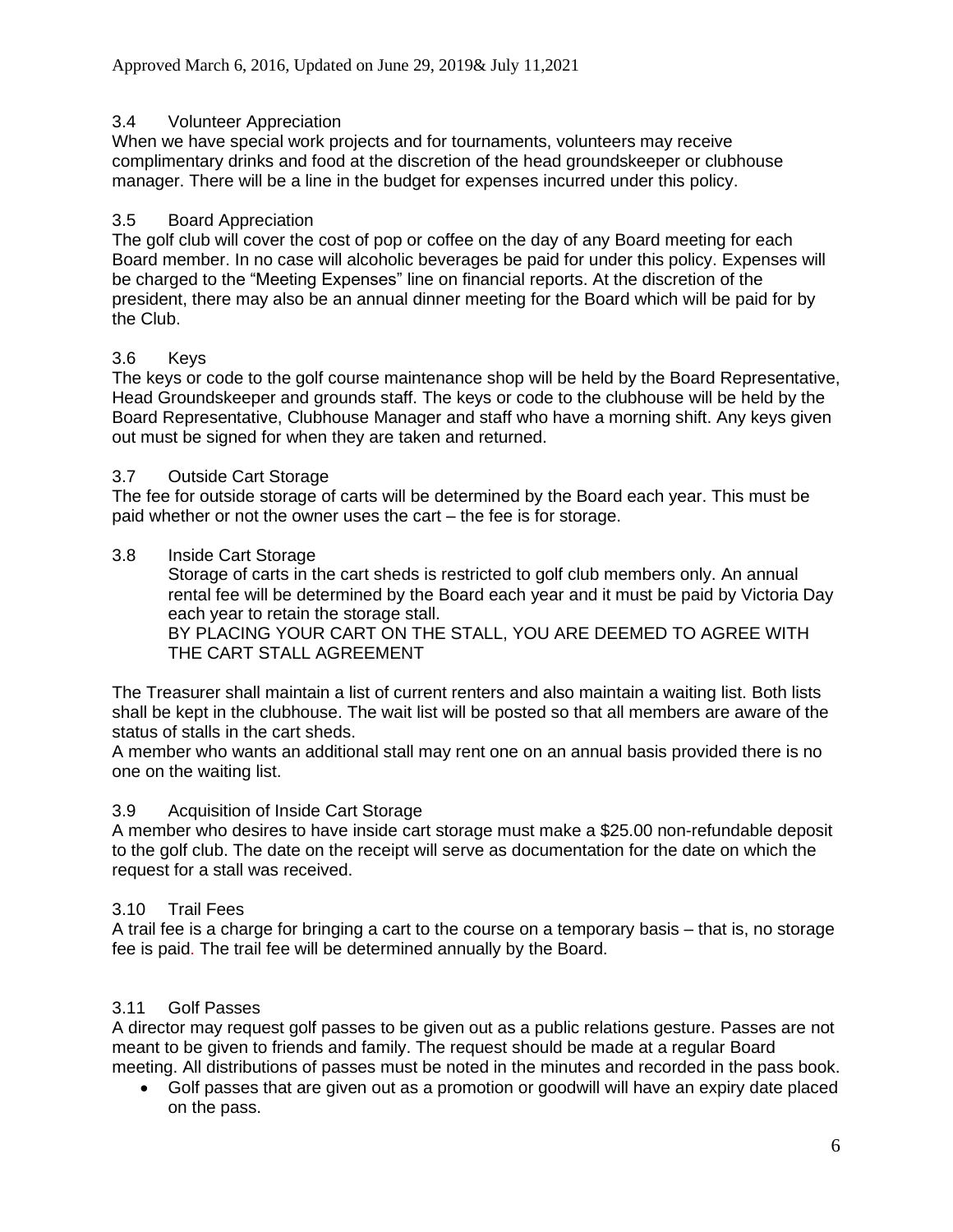• Golf passes that are given in trade of work, which therefore, has a monetary value will not have an expiry date on them.

### 3.12 Playing 18 Holes

The amount of the discounts and or specials will be determined annually by the Board. These specials will be advertised on our Web Page, other means of advertising and be sent by email out to our membership.

### 3.13 Smoking

Our "no smoking" policy concurs with the "Tobacco Reduction Act." This is provincial legislation which prohibits smoking within 5 meters of a "doorway, window or air intake of a public place or workplace."

# 4. Financial Management

#### 4.1 Accountability

The Club is accountable to the members and to various government agencies and therefore must provide effective and efficient stewardship of its funds, resources and assets.

The Club is required to meet all applicable legislative requirements. These requirements drive the need for timely and accurate financial reporting and effective internal controls.

#### 4.2 Controls

The Club shall conduct its business in a prudent and ethical manner, and will ensure that an adequate system of internal controls is in place to safeguard the assets of the Club. The Board expects that the financial resources of the Club will be managed in accordance with generally accepted accounting practices, in accordance with applicable federal and provincial regulations and in accordance with Club policy.

#### 4.3 Purchasing

The Head Groundskeeper must have Board approval for any expense over \$1000, excluding fuel, fertilizer and reel-sharpening. The Clubhouse Manager must have Board approval for any expense over \$1000, excluding food and beverage purchases.

#### 4.4 Cash Reserve

The Board of Directors will strive to maintain a minimum balance of \$60,000 in the general account.

#### 4.5 Annual Fees

The Board of Directors will review annual fees at its directors financial meeting. At the discretion of board, fee increases at a minimum of Alberta's Annual cost of living rate, may apply.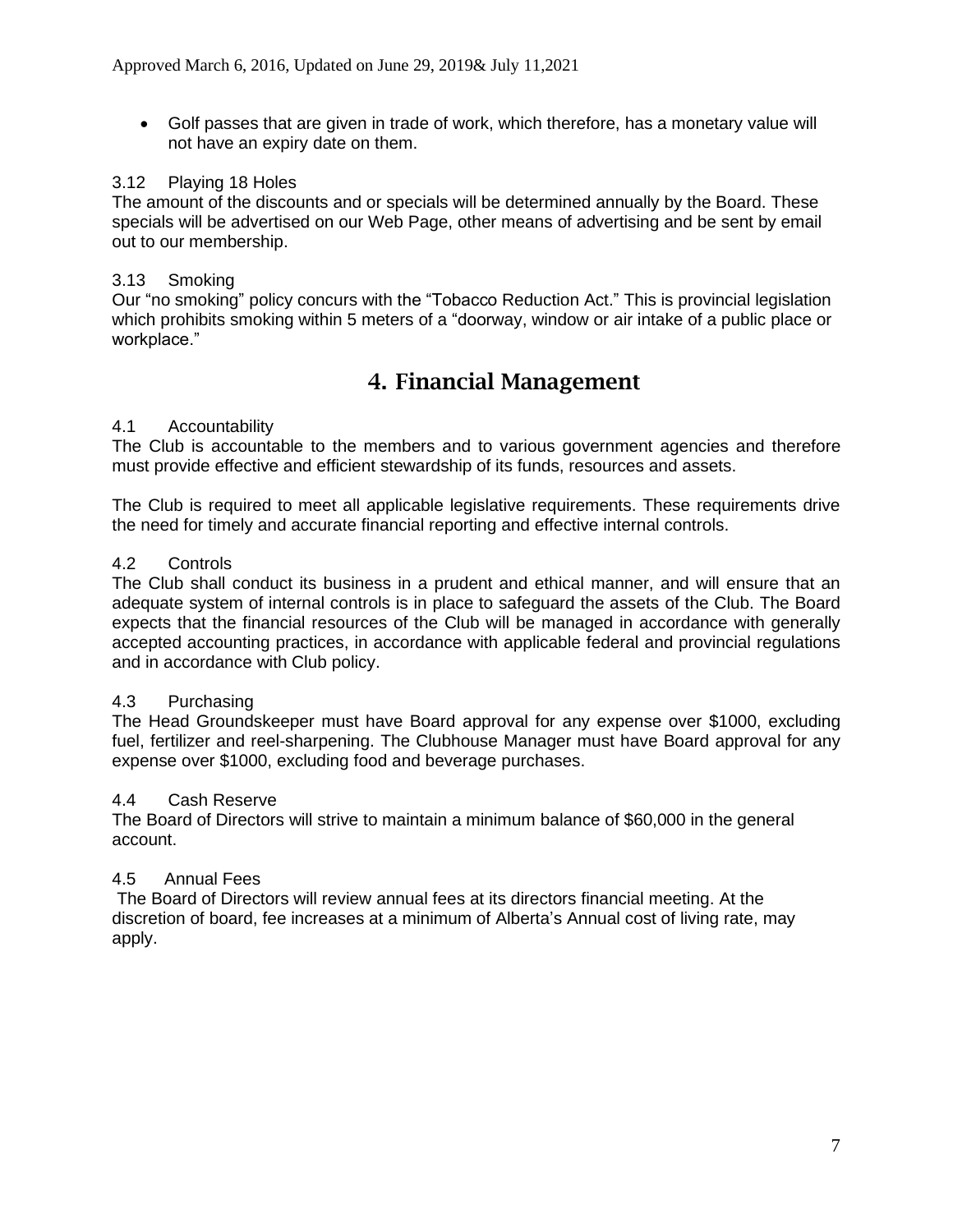# 5. Members

# 5.1 Tabs

At the discretion of the Clubhouse Manager, Members may run tabs in the clubhouse. The Clubhouse Manager is responsible to collect such tabs.

# 5.2 Term of Membership

The previous year's membership will expire when the clubhouse opens for a new season. This means that members must purchase a new membership before they golf, or pay green fees until they purchase a new membership.

# 5.3 Member Code of Conduct [Note: Bylaw 2.5]

A Golf Club member who engages in unacceptable conduct on Golf Club property as determined by a majority of the Board may be subject to discipline depending on the kind of conduct and the frequency.

- first offence: a verbal or written warning and/or a suspension from the property of one to seven days
- subsequent offences: to be determined by the Board.

An appeal may be filed with the Board.

# 5.4 Refund of Membership Fees

There will be no discounts or refunds for memberships purchased at any time during the season. Even with our shorter season, the membership fee is extremely reasonable compared to other golf courses.

# 5.5 Members Investor Certificates.

 The Directors will follow the Protocols developed for handling Investor Certificates. For a copy of the Protocols contact the Secretary at [secretary.elkwaterparkgolf@gmail.com](mailto:secretary.elkwaterparkgolf@gmail.com) There will be no more Certificates Sold.

# 5.6 Member Purchases for Club

Members must have prior approval from the Treasurer and also from either the clubhouse manager or the head groundskeeper when they purchase anything for the Club. This is to prevent unauthorized or "surprise" expenses.

#### 5.7 Volunteer Work on Grounds

Volunteers must have approval from the head groundskeeper prior to doing any work on the grounds.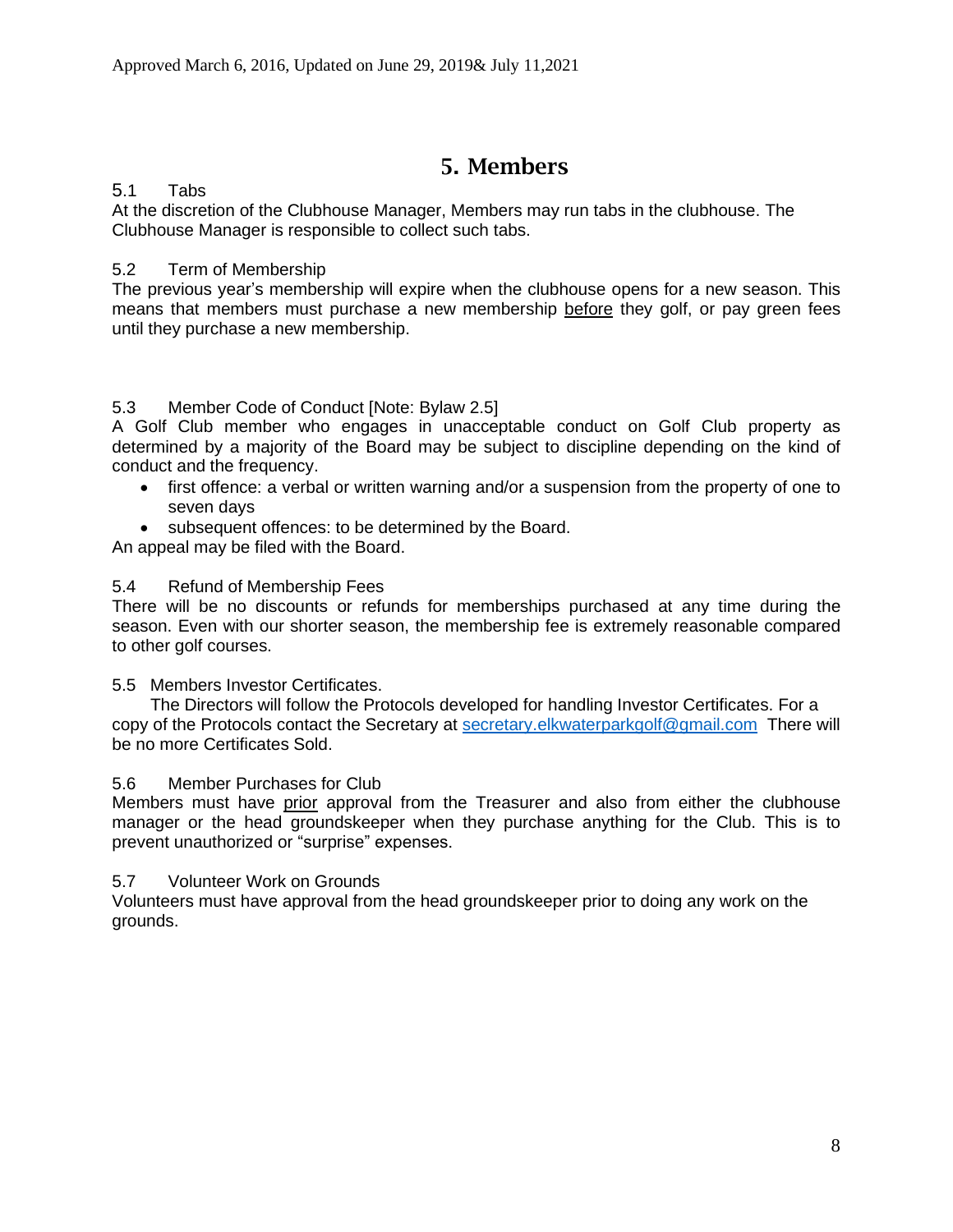# 6. Clubhouse Operations

# 6.1 Hours of Operation

The Clubhouse will be open each day according to a consistent schedule which is to be communicated to members via the Club website and other means such as a newsletter.

# 6.2 Food and Beverage Service

Food service, menus and prices will be determined by the Clubhouse Manager and the Board Representative and will be made available to members prior to the start of the season. Bringing in outside alcoholic beverages is a violation of our Liquor Permit. Members are asked to respect this regulation.

### 6.3 Counter Service

Members and guests cannot go behind the counter and cannot go through the kitchen – they must wait for service from the staff.

### 6.4 Tee Times

Members can book a tee time up to 4 days in advance. Non-members can book a tee time up to 2 days in advance.

### 6.5 Rain Checks

A green fee pass will be issued to any golfer who is unable to complete at least six holes because of inclement weather, such as snow, rain, hail, lightning or extreme wind. Note that in case of lightning, golfers must be advised to leave the course immediately. Rain checks will not be given for the green fee specials.

# 6.6 Opening and Shutdown

The clubhouse manager is responsible for organizing and scheduling all aspects of the clubhouse opening and shutdown.

#### 6.7 Beverage Cart and Snack Shack

The clubhouse manager will determine the schedule of operation for the beverage cart and snack shack.

6.8 One week after the Clubhouse closes for the season the clubhouse water lines will be blown out.

# 7. Grounds Operations

# 7.1 Course Closure

Any course closure, other than for inclement weather or ground conditions, must have a majority approval by the Board. The Head Groundskeeper has the authority to close the course because of frost, wet weather, or extreme weather conditions.

In cases of lightning, any club member or staff member may blow the warning horn.

7.2 Power Carts on Course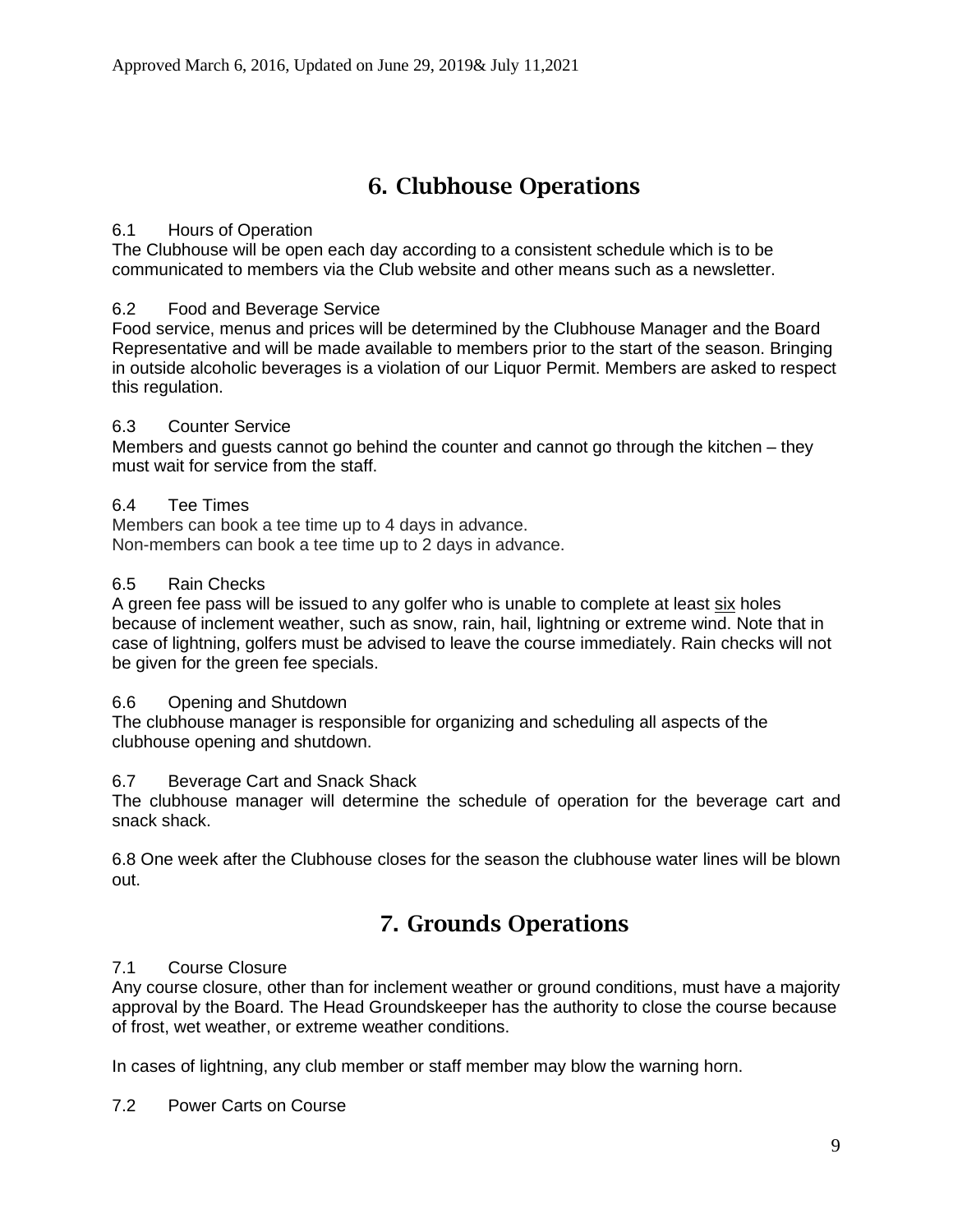In the case of inclement conditions, the Head Groundskeeper will determine when power carts can be used on the course.

7.3 Use of Equipment

No one can use golf course equipment unless they have prior approval from the Head Groundskeeper.

#### 7.4 Decorations

Members can only place decorations in flower beds that they are donating to the club. All decorations on the course become club property. These will be gathered in the fall by grounds staff and put out again in the spring.

#### 7.5 Flower Beds

All flower beds on the course will be planted with perennials only. Flowers will be purchased by the Club or may be donated.

#### 7.6 Adopt A Tee Program

Members may "adopt a tee" or adopt flower planters around the clubhouse to keep these areas maintained. This program will be coordinated through the head groundskeeper.

#### 7.7 Memorials

Going forward, all memorials must be approved by the Board.

7.8 One week after the Clubhouse closes for the season the grounds water lines will be blown out.

# 8. Personnel

#### 8.1 Employment Standards

The Club will adhere to the Government of Alberta Employment Standards Act.

#### 8.2 Hiring

At the discretion of the Board, new employees may be subject to a current Criminal Records Check.

#### 8.3 Termination

According to Alberta Employment Standards, termination notice is not required for employees who:

- have been terminated for just cause;
- have been employed for three months or less;
- are employed for a definite term or task of less than 12 months
- are employed on a seasonal basis, and on the completion of the season the employment is terminated;

#### 8.4 Employee Tabs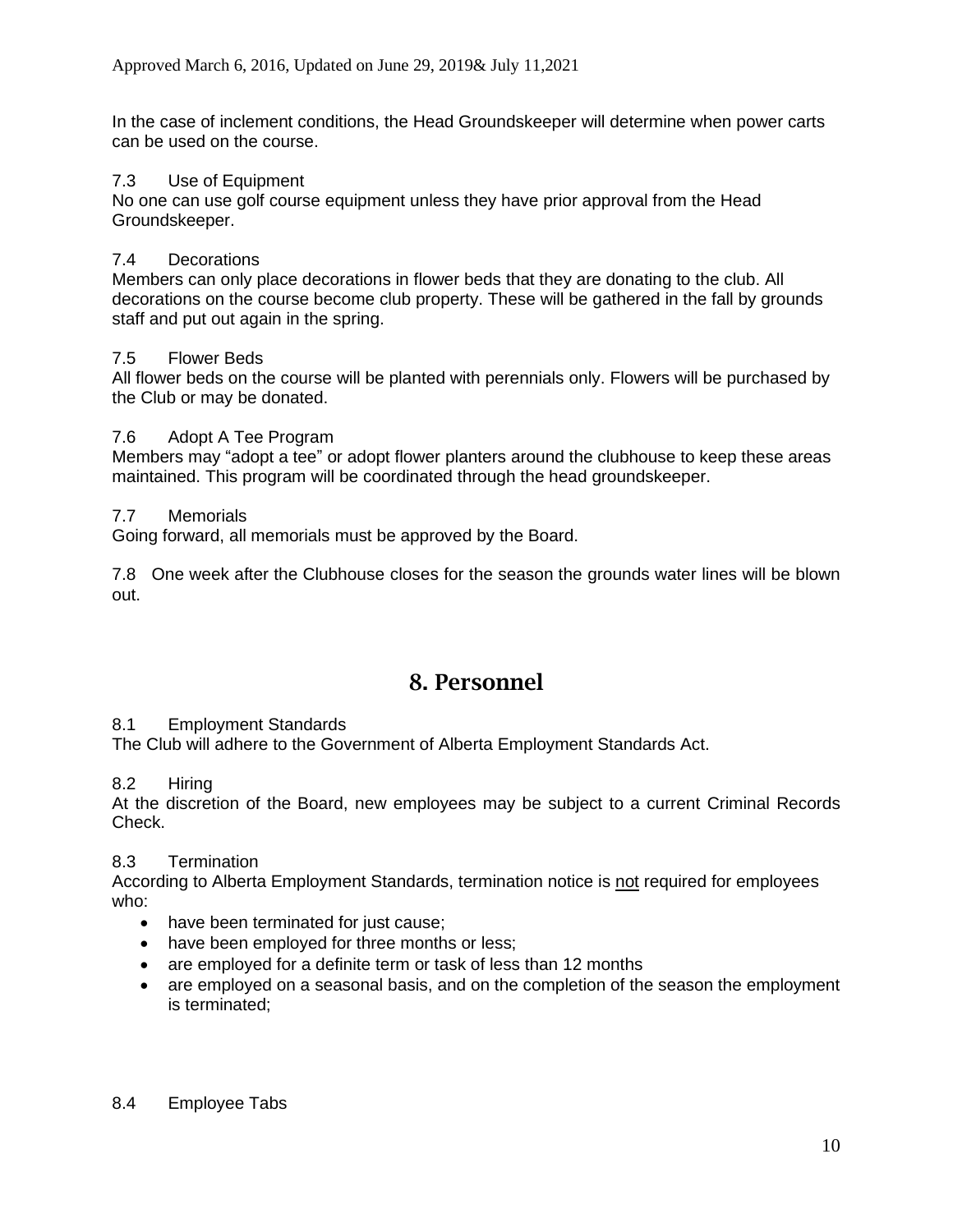Employees may run a tab for meals, and must settle their accounts every 2 weeks. The clubhouse manager must keep a written record of all charges and payments. Employees should retain receipts when tabs are paid.

#### 8.5 Clubhouse Staff Payments

When clubhouse staff make a payment to the Club (food, drink, tournament fee, etc) they must make the payment to another staff member and obtain a written receipt (in a duplicate receipt book) which is signed by the other staff member.

#### 8.6 Tips

Tips will be shared equally among clubhouse staff at the end of each shift. When volunteers are working, they will not share the tips. Volunteers will not be compensated except as noted under the "Volunteer Appreciation" policy.

#### 8.7 Drugs and Alcohol

 Employees who are under the influence of drugs or alcohol during their shift will be subject to immediate dismissal at the discretion of their supervisor.

#### 8.8 Smoking

The "Tobacco Reduction Act" is provincial legislation which prohibits smoking within 5 meters of a "doorway, window or air intake of a public place or workplace." A workplace includes the shop and any enclosed cab of a truck or tractor.

#### 8.9 Emergency and Safety Training

All employees must be provided with training on how to deal with emergencies. This will be provided by the Clubhouse Manager and the Head Groundskeeper.

This includes how to turn off the gas and power, how to use fire extinguishers and how to report our address to 911 dispatch in case of an emergency. Staff will also be trained on how to use the defibrillator (AED). Grounds staff will receive training in equipment operation and workplace safety.

#### 8.10 Workplace Safety

Workers must immediately report to their supervisor any situation they see as a safety hazard. Safety must always come first.

#### 8.11 Timesheets

Employees will record their timesheets daily, have them initialled by a supervisor daily and have them signed by a supervisor before they are submitted to the Treasurer.

#### 8.12 Overtime

Alberta's overtime pay rate is 1½ times an employee's regular pay rate. Employees in Alberta qualify for overtime pay after working more than eight hours in a day or more than 44 hours in a week (whichever is greater). It will not be banked or traded in any form of 'In Lue of'.

#### 8.13 Grievances

Employees who have a grievance must first attempt a resolution with the Clubhouse Manager or Head Groundskeeper. If this fails, they may take their grievance to the board of directors.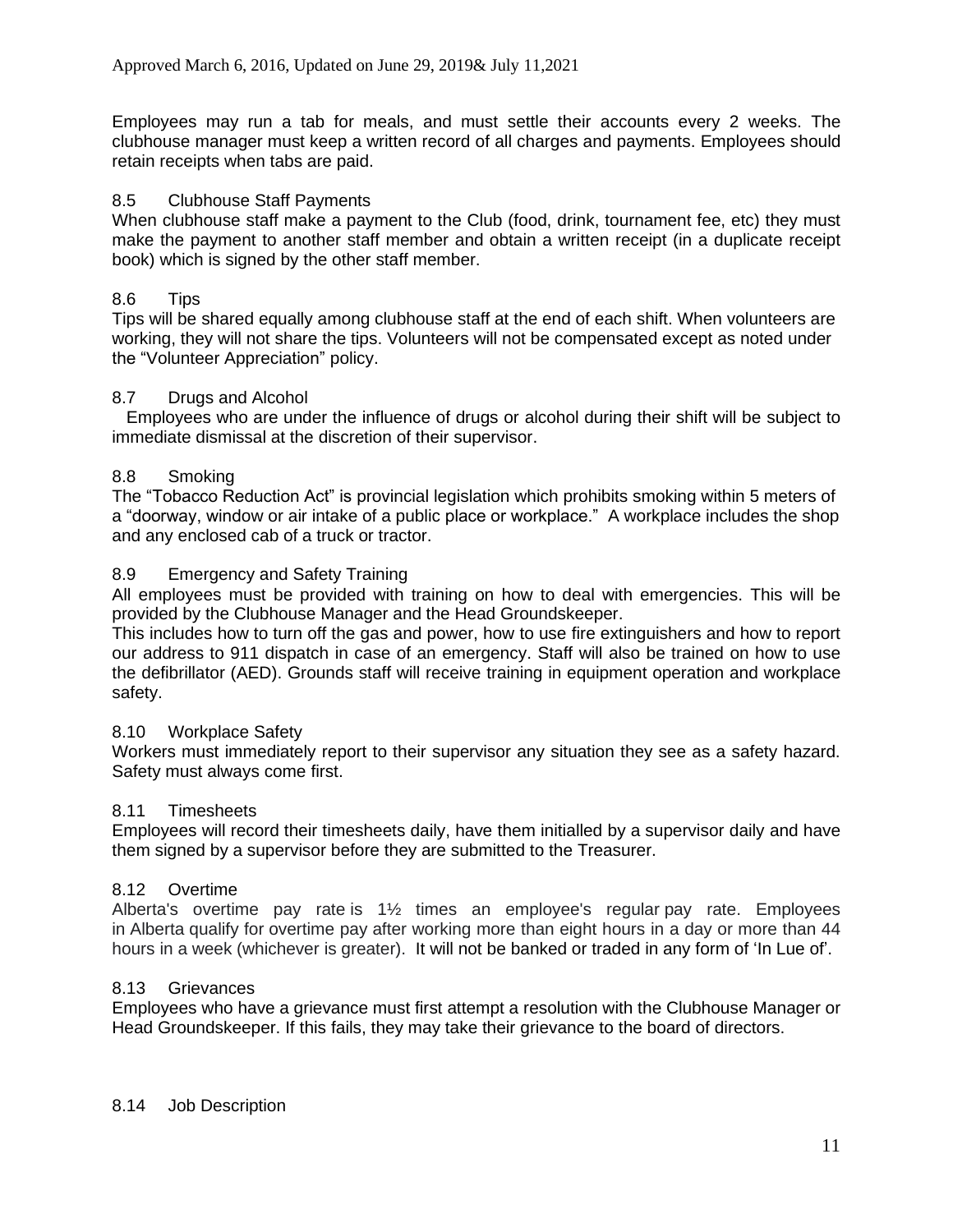Formal written job descriptions will be provided for each position and follow a standard format. Each job description will include the following: title, qualifications, reporting relationships, duties, responsibilities and authority.

Employees will be provided with a written job description by the Clubhouse Manager or the Head Groundskeeper on or before their first day of employment. Copies will be placed in personnel files.

### 8.15 Perks

Employees will receive one meal for half price per each eight-hour shift.

All staff working over 20 hours per week may golf and use a golf cart free of charge from Sunday twilight to Thursday. On long weekends it will be Monday twilight to Thursday.

#### 8.16 Harassment

If an employee feels that or she is being harassed at the workplace, the employee should report the issue to a supervisor as soon as possible. If the supervisor is part of the issue, then it should be reported to a board member.

#### 8.17 Working Alone

When an employee must work alone, he or she must have ready access to a means of communicating with assistance (a phone, 2-way radio or satellite emergency transmitter).

#### 8.18 Mileage

Employee's who pick up supplies for the Golf Course/Clubhouse will be re-imbursed the going annual Government of Alberta Rate. If the supplies are being picked up on the employee's days off then the Club will only pay for 1 way mileage. The board will monitor mileage submitted by employees.

# 9. Tournaments

#### 9.1 Tournament Committee

The Committee has full responsibility for organizing and running all aspects of Club tournaments, including setting schedules, fees, and prizes. Tournament meals will be determined in consultation with the Clubhouse Manager.

The tournament committee will decide whether to use the beverage cart and/or the snack shack for any particular tournaments. Any tips received on the cart or shack become part of the tip pool for staff.

#### 9.2 Tournament Organizers

Organizers of tournaments must be appointed or approved by the Tournament Committee and must be prepared to meet the guidelines and expectations of the Committee.

Organizers should communicate with the Tournament Chair to keep him or her up to date with plans for the particular tourney.

#### 9.3 Financial Accounting

The organizer of a tournament will provide a financial statement for each tournament to the Board within one month of the tournament.

#### 9.4 Tournament Volunteers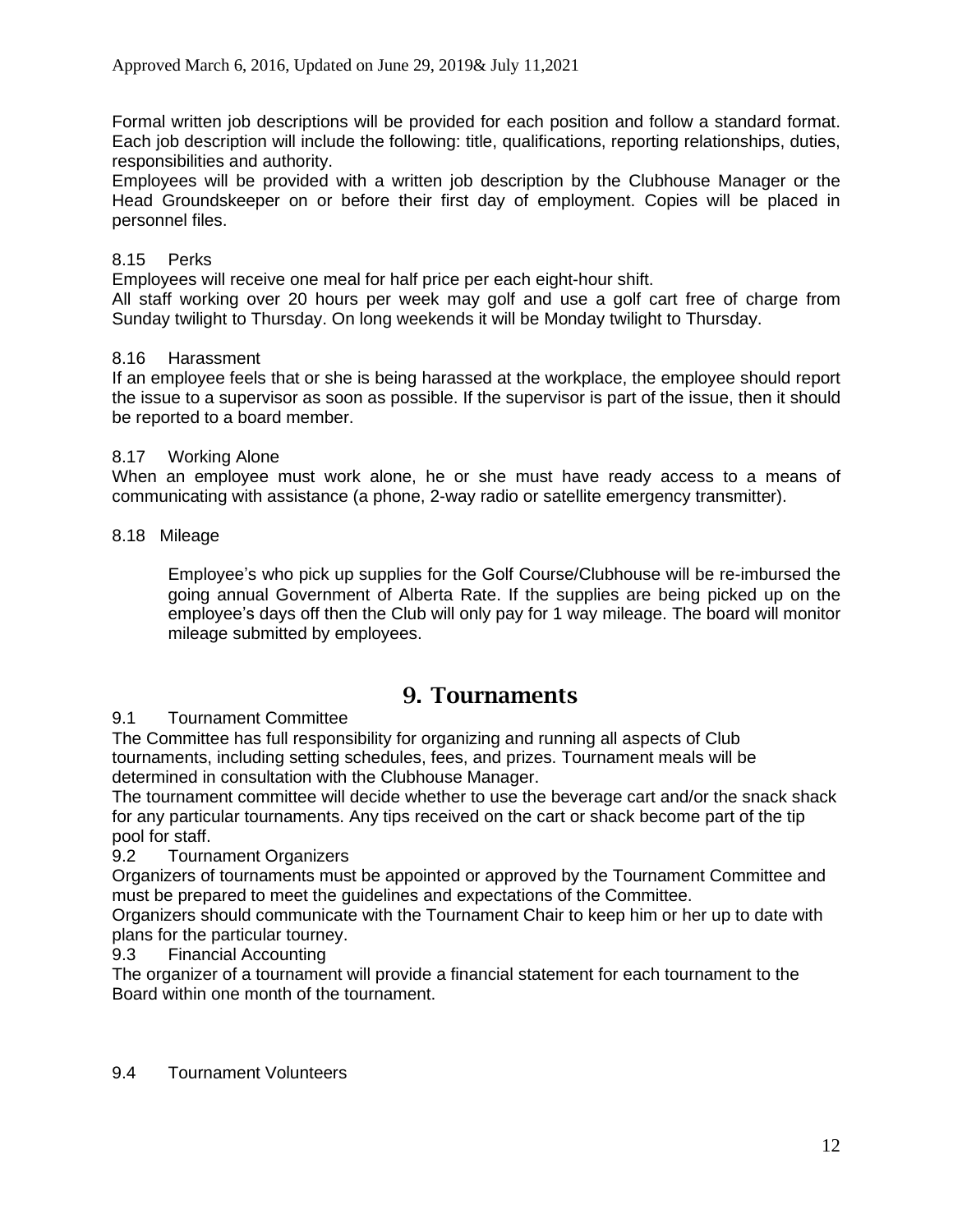Tournament volunteers may receive complimentary drinks and meals at the discretion of the tournament organizer.

### 9.5 Gratuities

Gratuities will be shared equally among staff. Volunteers do not share in tips.

#### 9.6 Inclement Weather

When there is or may be inclement weather for a Club tournament, (1) the Tournament Organizer and Tournament Chair may make a decision about postponement or cancellation in advance or (2) on the day or the event, the Tournament Organizer and Tournament Chair may ask participants whether to go ahead with the tournament. If they don't go ahead, participants will determine a new date.

#### 9.7 Weekend Tournaments

Tournaments will usually not be booked on Saturdays in July or August.

#### 9.8 Sign-up Sheets

Sign-up sheets shall be posted 2 to 4 weeks in advance of a tournament. The sheet should contain details about the cost, the maximum number of entrants, meals and tee-off time.

#### 9.9 Outside Tournaments

It is desirable to have an agreement in writing and a deposit equal to the cost of ordering food for the event. If the tournament brings at least 44 golfers to the course, the course will be closed to other golfers for the duration of the tournament.

- Tournaments must use our food and beverage service or a caterer that is arranged through the Club. Outside food and beverages cannot be brought in.
- Tournaments that are cancelled because of inclement weather can (1) book an alternate date, (2) still have the meal and receive a pro-rated refund for golf or (3) lose their deposit.

#### 9.10 Member Discounts

Club members will receive a discounted entry fee for club tournaments and events.

# 10. Clubhouse Committee/ Representative

#### 10.1 Hiring

The clubhouse manager is responsible for making recommendations to the Board about hiring clubhouse staff.

#### 10.2 Long Range Improvement Plan

The Club House Manager, working with the Clubhouse Director, is responsible for making recommendations to the Board about the development and implementation of a Long-Range Improvement Plan for the Clubhouse.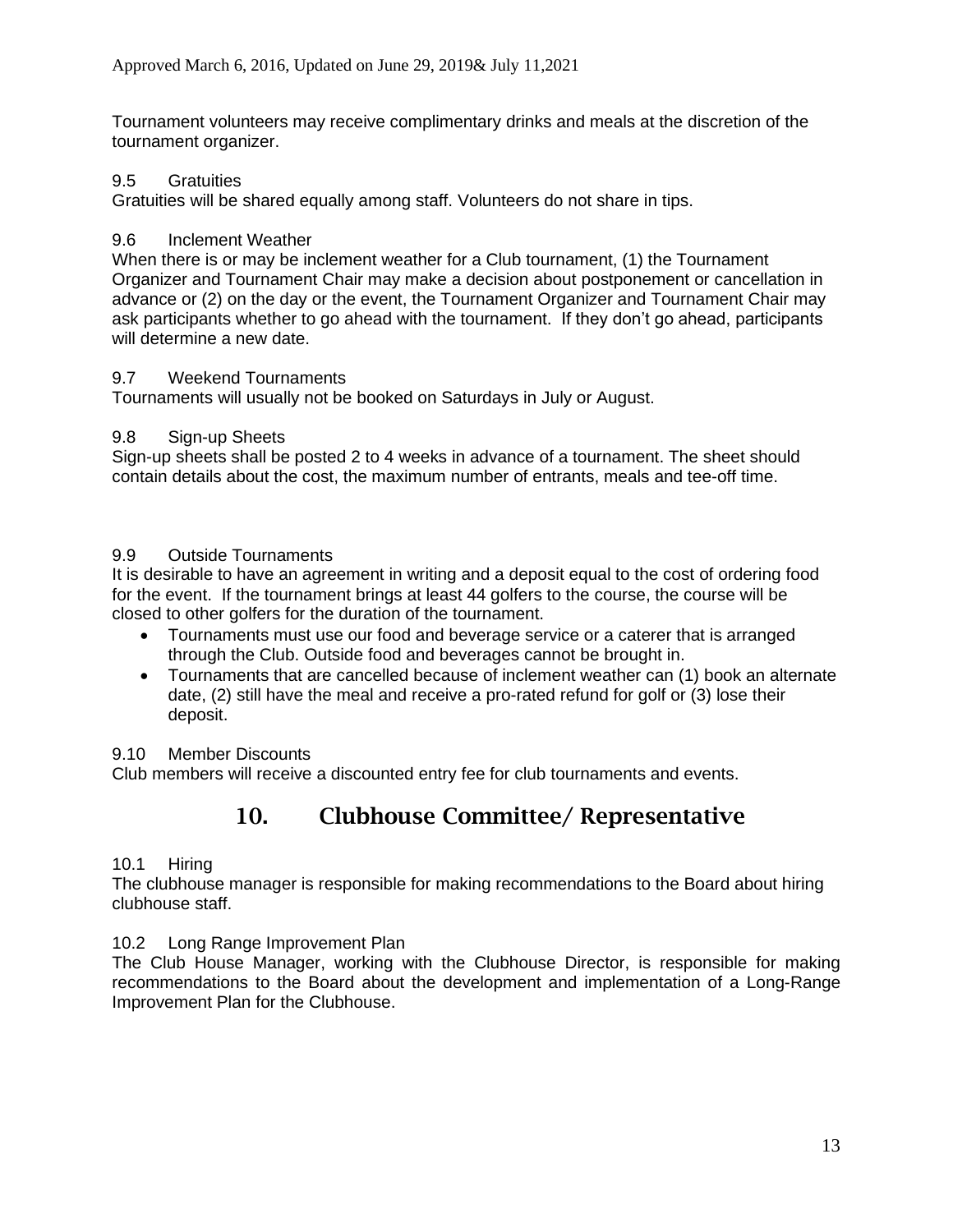# 11. Grounds Committee/ Representative

#### 11.1 Hiring

The Head Groundskeeper is responsible for making recommendations to the Board about hiring grounds staff.

#### 11.2 Long Range Improvement Plan

The Head Groundskeeper, working with the Grounds Director, is responsible for making recommendations to the Board about the development and implementation of a Long-Range Improvement Plan for the golf course.

# 12. Advertising & Promotion Committee/Representative

#### 12.1 Responsibilities

Is responsible for making recommendations to the Board for all communications including advertising, newsletter, AGM announcements, maintenance of the Club website & Facebook page, sending tournament posters and packages, developing a Club calendar, special promotions and linkages with other area businesses and tourism agencies.

This responsibility is shared by the Web/Facebook page developer, The Secretary and the Advertising Representative.

#### 12.2 Budget

An annual Advertising budget will be set by the Board.

# 13. Tournament Committee/ Representative

#### 13.1 Schedule

The Tournament Chair is responsible for making recommendations to the Board about a schedule for all Club tournaments and outside tournaments. All outside tournament inquiries should be forwarded to the Clubhouse Manager.

#### 13.2 Tournament Planning

The Tournament Chair is responsible for making sure all tournaments are well planned and financially accountable.

#### 13.3 Tournament Organizer

The Tournament Chair is responsible for having an organizer for each Club tournament.

#### 13.4 Responsibilities of Organizer

The organizer must demonstrate an ability to do basic event planning and to be financially accountable. The Tournament Chair and/or Board may ask for progress reports.